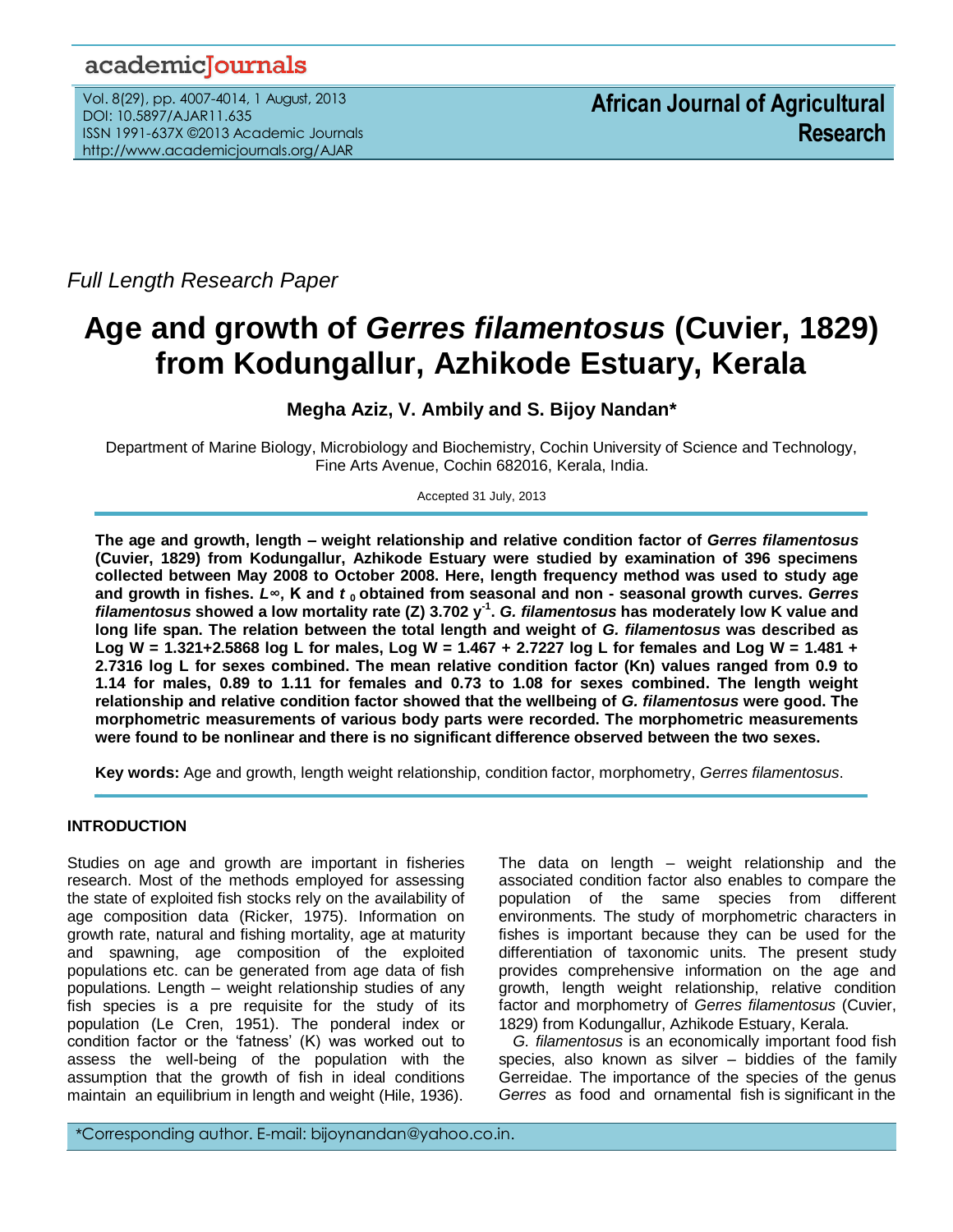context of its sustainable use of the resource and conservation of the endemic fish germplasm. The study on the biology of food and feeding habits of *Gerres oblongus* (Abeyrami and Sivashanthini, 2008), *Gerres macracanthus* (Badrudeen and Mahadevan, 1996) and population dynamics of *Gerres abbreviates* (Kuganathan, 2006) and *Gerres setifer* (Sivashanthini et al., 2004) were the works done on *Gerres*. A survey on the literature of *Gerres* sp.; showed that, there was very little information available on the age and growth of *G. filamentosus* from this sub continent. It was in view of this, that the age and growth of *G. filamentosus* from a wetland system in Kerala is presented in this study.

#### **MATERIALS AND METHODS**

Fresh fish samples were collected weekly during May 2008 to October 2008 from the fishermen of the Anappuzha region, Azhikode estuary, Kodungallur (Latitude 10° 11'53" N and Longitude 76°12'13" E). The backwater is known for fishing activities. A total of 396 specimens of *G. filamentosus* ranging in size from 6.8 to 24.2 cm in total length (TL) were used for the age and growth, length- weight analysis and various morphometric measurements. The relationship between various parameters was determined by the method of least square.

Length of fish was measured to the nearest mm and weight up to 0.1 g. The fishes were then sexed by observing the gonads after dissecting the abdomen. The total length was measured from the tip of snout to tip of upper caudal lobe to the nearest mm and weight to 0.5 accuracy. The growth parameters were estimated using Von Bertalanffy's (1938) equation based on the length data on weekly modal progression. The data on males, females and both combined were subjected to analysis using the length frequency data analysis (LFDA) version 5.0 (Kirkwood and Hoggarth, 2006). The total mortality rate (Z) was estimated following Beverton and Holt (1956) method. The Von Bertalanffy growth function of the length frequency data was estimated base on the following:

1. Shepherd's length composition analysis (SLCA, Shepherd, 1987).

2. The projection matrix method (PROJMAT, Rosenberg et al., 1986).

3. ELEFAN method (Pauly, 1987).

The Von Bertalanffy growth function (VBGF) was used to describe the growth the simplest version of VBGF has the form

Lt = L∞ (1 – e <sup>–k (t – t</sup> 0<sup>)</sup>)

Where, Lt is the length of fish at age t, *L*∞ is the average maximum length, *K* is a measure of the growth rate (the rate at which *L*∞ is approached) and  $t_0$  is the time (age) at which length is zero.

The length – weight relationship of the form  $W = aL<sup>b</sup>$  was calculated for male, female and pooled, which was transformed in logarithmic form as Log W = Log a + b Log L. Ponderal index  $(Kn)$  was observed separately for males and females of different length groups. It was calculated for each 3 cm length interval. The smoothed mean weights W, for each length group have been computed from this Log formula. LeCren's (1951) modified formula,  $Kn = W/al<sup>n</sup>$  was used for calculation of the relative condition factor. Nineteen morphometric characters were studied following the standard procedures described by Appa (1966) and Dwivedi and Menezes (1974).

#### **RESULTS**

#### **Age and growth**

In practice, it has been found that the SLCA method does not perform well when estimating seasonal growth parameters, and so LFDA allows only the PROJMAT and ELEFAN methods to be used for fitting seasonal growth curves (Tables 2 and 3). Total mortality was estimated by using the methods of Beverton and Holt (1956). Z was calculated from the mean length derived from the Von Bertalanffy parameters. All three of the mortality estimators available in LFDA are based on non-seasonal von Bertalanffy growth curves. The von – Bertalanffy growth equations for the different sets of parameters can be written as: From nonseasonal growth curves,

Lt =  $335.00(1 - e^{-1 (t + 0.47)})$  for combined and male

Lt = 335.00(1 – e<sup>-1 (t +0.53)</sup>) for female (Table 1)

Here the values obtained by SLCA method. By this method values of K, L∞ and t zero were same (Table 1). From Hoeing seasonal growth curves both pooled and males the same values were obtained from PROJMAT and ELEFAN method. And they can be written as:

$$
Lt = 467.79(1 - e^{-0.30(t + 0.16)})
$$
 pooled (ELEFAN METHOD)

Lt = 414.96 (1 –e  $-0.87(t + 0.41)$ ) pooled (PROJMAT METHOD)

Lt = 639.9 (1 – e  $-0.47$  (t + 0.47)) male (ELEFAN METHOD)

Lt = 414.9(1 – e<sup>-0.41 (t +0.86)</sup>) male (PROJMAT METHOD)

Lt = 412.3(1 – e  $^{-0.99 (t + 0.39)}$ ) female (PROJMAT METHOD)

Lt = 399.9(1 – e  $-0.60$  (t +0.80) female (ELEFAN METHOD) (Table 2)

From Pauly seasonal growth curves different values were obtained for male, female and pooled.

Lt = 374.73(1- $e^{-0.96(t+0.09)}$ ) pooled (PROJMAT) Lt=299.33(1-e<sup>-1(t+0.58)</sup>) pooled (ELEFAN) Lt=693.66(1-e<sup>-0.25(t+0.78)</sup>) male (ELEFAN) Lt=515(1-e -0.39(t+0.75)) male (PROJMAT**)**  Lt=391.35(1-e<sup>-0.86(t-0.54)</sup>) female (ELEFAN)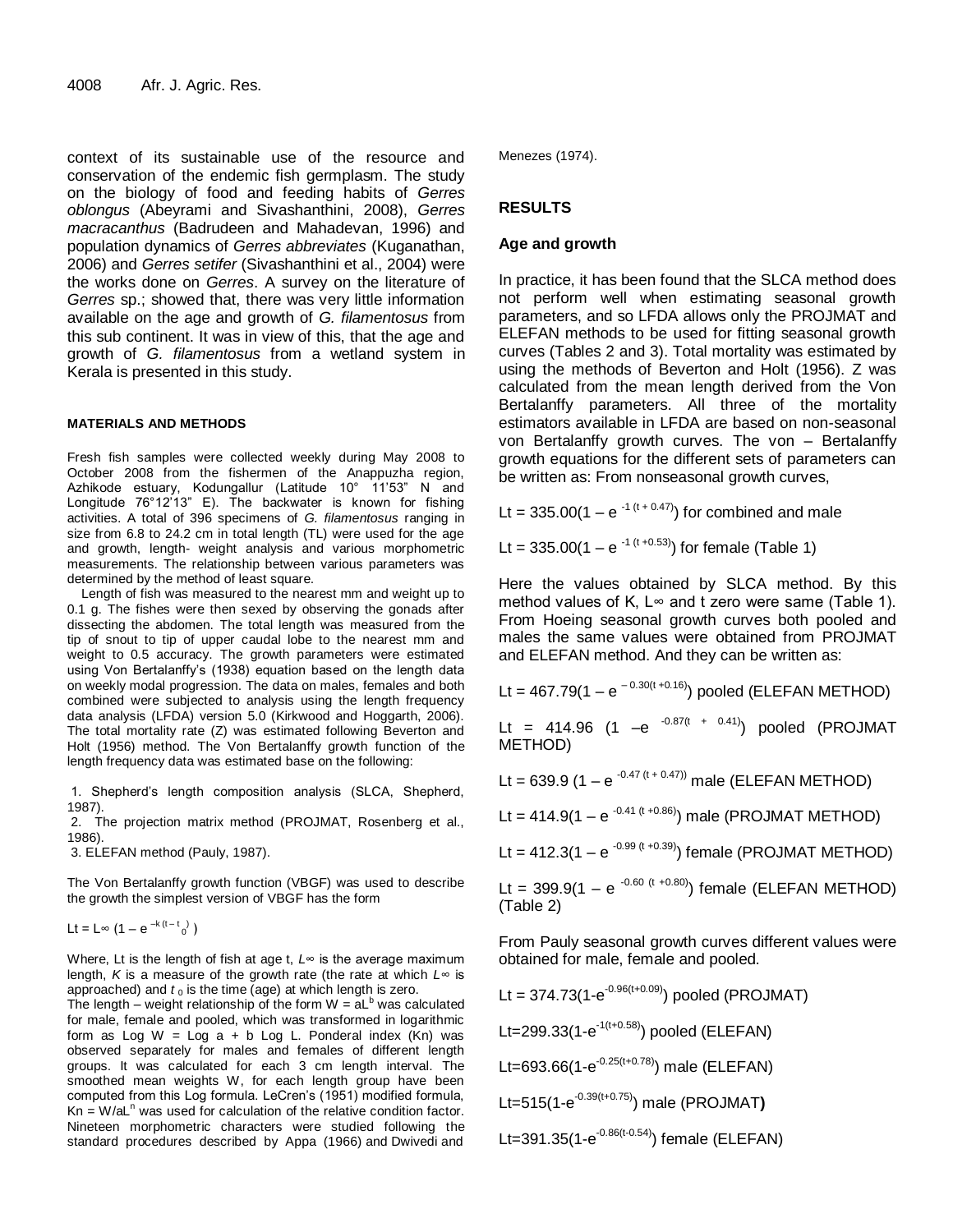| <b>Sex</b> | <b>Method</b> | $\infty$ | ΤO      |
|------------|---------------|----------|---------|
| Combined   | <b>SLCA</b>   | 335      | -0.47   |
| Male       | <b>ELEFAN</b> | 335      | $-0.47$ |
| Female     | <b>SLCA</b>   | 335      | $-0.53$ |

**Table 1.** The different growth parameters using non seasonal von Bertalanffy growth model in *G. filamentosus.*

**Table 2.** The different growth parameters using Hoenic seasonal von Bertalanffy growth model in *G. filamentosus.*

| <b>Sex</b> | Method         |      | $\infty$ | T0      | Ts     | C    |
|------------|----------------|------|----------|---------|--------|------|
| Combined   | <b>PROJMAT</b> | 0.87 | 414.96   | $-0.41$ | 0.07   | 0.54 |
| Combined   | <b>FLEEAN</b>  | 0.30 | 467.79   | $-0.16$ | $-0.4$ | 0.44 |
| Male       | <b>PROJMAT</b> | 0.86 | 414.9    | $-0.41$ | 0.07   | 0.58 |
| Male       | <b>ELEFAN</b>  | 0.47 | 639.9    | $-0.47$ | $-0.4$ | 0.48 |
| Female     | <b>PROJMAT</b> | 0.99 | 412.3    | $-0.39$ | 0.13   | 0.87 |
| Female     | <b>ELEFAN</b>  | 0.60 | 399.9    | $-0.80$ | 0.07   | 1.30 |

**Table 3.** The different growth parameters using Pauly seasonal Von Bertalanffy growth model in *G. filamentosus*

| <b>Sex</b> | <b>Method</b>  | К    | $\infty$ | T0      | Ts      | <b>NGT</b> |
|------------|----------------|------|----------|---------|---------|------------|
| Combined   | <b>PROJMAT</b> | 0.96 | 374.73   | $-0.09$ | $-0.78$ | 0.86       |
| Combined   | <b>FLEEAN</b>  |      | 299.33   | $-0.58$ | $-0.48$ | 0.01       |
| Male       | <b>PROJMAT</b> | 0.39 | 515      | $-0.75$ | $-0.26$ | 0.67       |
| Male       | <b>FLEEAN</b>  | 0.25 | 693.66   | $-0.78$ | $-0.47$ | 0.68       |
| Female     | <b>PROJMAT</b> | 0.93 | 408.48   | $-0.12$ | $-0.16$ | 0.61       |
| Female     | <b>FLEEAN</b>  | 0.86 | 391.35   | $-0.54$ | $-0.38$ | 0.67       |

Lt=408.48(1-e<sup>-0.93(t-0.12)</sup>) female (PROJMAT) (Table 3 and Figures 1, 2, 3).

The L∞ values obtained were found to range from 374.73 to 693.66 mm from seasonal growth curves (Tables 2 and 3) and 335 mm in non seasonal growth curves (Table 1). The range of estimated K value was 0.25 to 1 from seasonal growth curves and 1 from seasonal growth curves. According to, von Bertalanffy plot was created to estimate the growth coefficient K. The K was determined from non seasonal curves as 1 and t zero as -0.47 years. The total mortality rates (Z) obtained from a length converted catch curve is  $3.702y^{-1}$ .

## **Length-weight relationship**

Length – weight equations were calculated separately for males, females and sexes combined. The fish samples were divided into 3 cm length groups (Table 4 and Figures 4, 5, 6). When empirical values of lengths were plotted against their respective weight on an arithmetic scale, smooth curves were obtained. The regression coefficients were calculated using the methods of least squares for male and female, *G. filamentosus* in the size range 6.8 to 24.2 cm gave the following equations:

| Male   | $W = 0.0478 L$<br>2.5868<br>Log W = $1.321 + 2.5868$ log L |
|--------|------------------------------------------------------------|
| Female | 3.7227<br>$W = 0.0341 L$<br>$Log W = 1.467 + 2.7227 log L$ |
| Pooled | $W = 0.0330 L^{2.7316}$<br>$Log W = 1.481 + 2.7316 log L$  |

As may be seen from the equations, the exponential values for males, females and sexes combined were practically identical.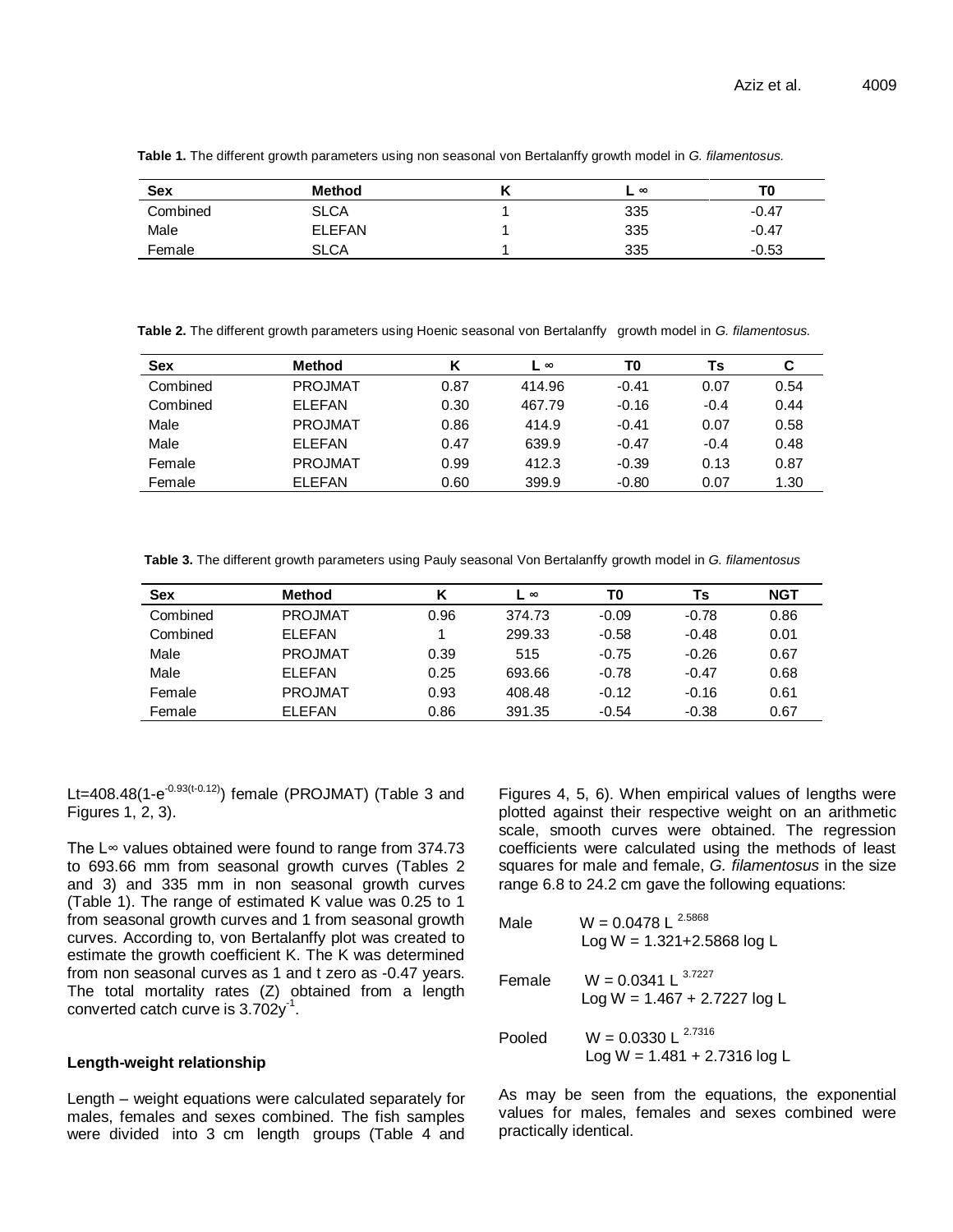

Growth Curve = Pauly Seasonal. Linf = 408.48. K = 0.93. Tzero = -0.12. Ts = 0.16. NGT = 0.6.

**Figure 1.** Growth curve (Pauly seasonal), combined sex.



Growth Curve = Pauly Seasonal. Linf = 408.48. K = 0.93. Tzero = -0.12. Ts = 0.16. NGT = 0.6

**Figure 2.** Growth curve (Pauly seasonal), female.



Growth Curve = Pauly Seasonal. Linf = 374.73. K = 0.96. Tzero = -0.09. Ts = -0.78. NGT = 0.86.

**Figure 3.** Growth curve (Pauly seasonal), male.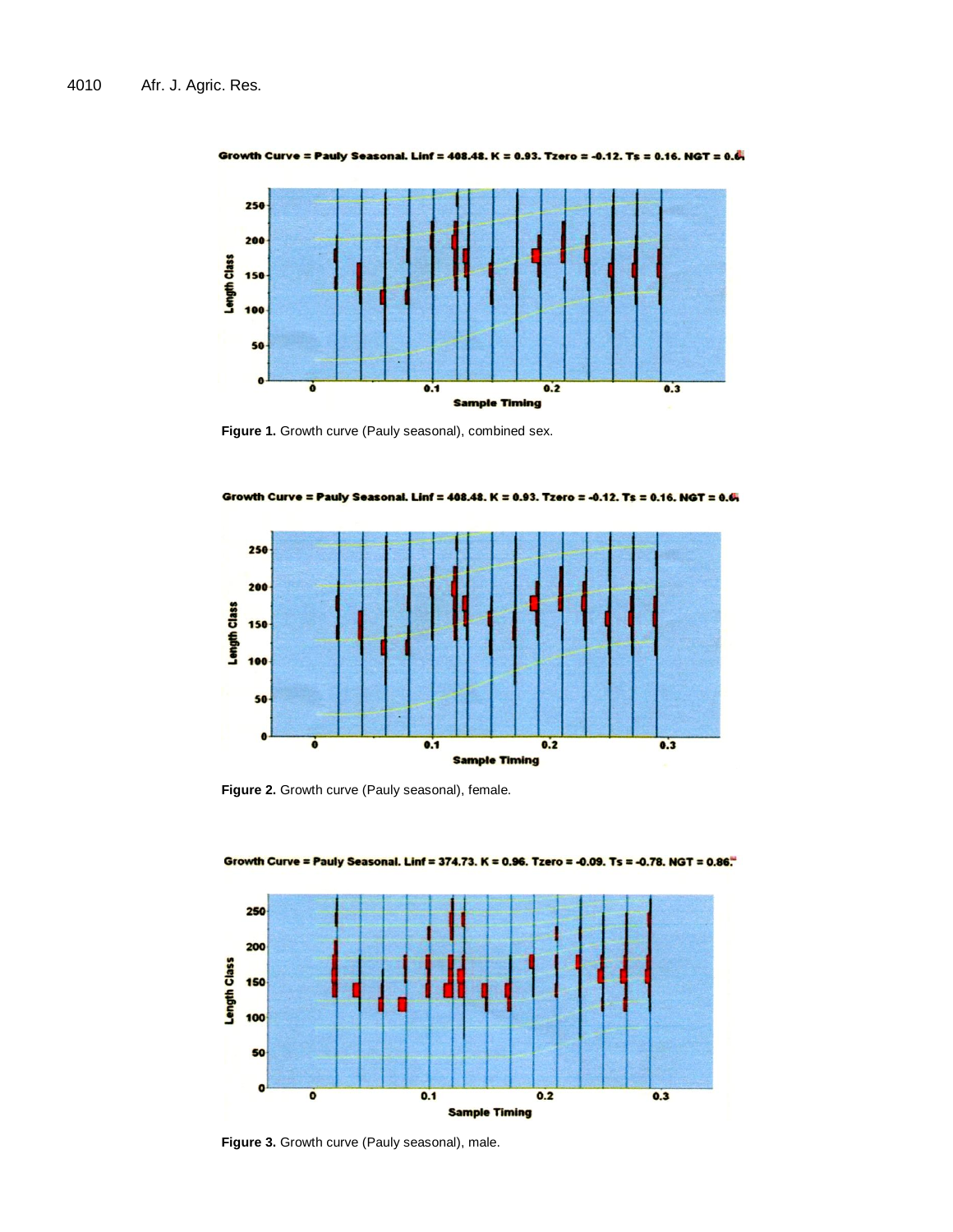| Length<br>group<br>(cm) | No of<br>fishes<br>combined | Mean<br>length<br>(cm) | Mean<br>weight<br>(g) | No of<br>male | Mean<br>length<br>(cm) | <b>Mean</b><br>weight<br>(g) | No of<br>female | <b>Mean</b><br>length<br>(cm) | Mean<br>weight<br>(g) |
|-------------------------|-----------------------------|------------------------|-----------------------|---------------|------------------------|------------------------------|-----------------|-------------------------------|-----------------------|
| $6 - 9$                 | 37                          | 8.86                   | 9.22                  | 0             | 0                      | $\Omega$                     | 0               | 0                             | 0                     |
| $9 - 12$                | 61                          | 10.21                  | 18.72                 | 28            | 9.92                   | 21.71                        | 18              | 10.69                         | 20                    |
| $12 - 15$               | 111                         | 13.64                  | 41.11                 | 65            | 13.22                  | 38.97                        | 46              | 13.61                         | 42.83                 |
| 15-18                   | 123                         | 16.53                  | 70.21                 | 46            | 16.58                  | 69.37                        | 77              | 16.51                         | 68.87                 |
| 18-21                   | 48                          | 19.21                  | 11.16                 | 6             | 19.2                   | 114.66                       | 42              | 19.67                         | 110.79                |
| $21 - 24$               | 17                          | 21.84                  | 130                   | 10            | 22                     | 134.5                        | 7               | 21.6                          | 123.57                |
| 24-27                   | 3                           | 24.23                  | 198.33                |               | 24.1                   | 195                          | 2               | 24.3                          | 200                   |

**Table 4.** Data on length and weight of *G. filamentosus* from Anappuzha.



**Figure 4.** Length weight relationship of *Gerres filamentosus* in Azhikode estuary (male).



**Figure 6.** Length weight relationship of *Gerres filamentosus* in Azhikode estuary (combined).



The relative condition factor (Kn) can be computed using the formula:

 $Kn = W / a L<sup>n</sup>$  (Le Cren, 1951)

This can be expressed as  $Kn = W/W'$ ; Where W is observed weight and W' the calculated weight as determined from the length – weight equations. The relative condition factor (Kn) for all fish samples were determined from the average lengths and weights of 3 cm interval of total length (Table 5). The values of Kn showed fluctuation in all size groups of both males females and sexes combined. The weekly Kn values were calculated for various length groups. Values of Kn for different size groups ranged from 0.9 to 1.14 in males, 0.89 to 1.11 in females and from 0.73 to 1.08 in sexes combined (Tables 5 and 6).



**Figure 5.** Length weight relationship of *Gerres filamentosus* in Azhikode estuary (Female).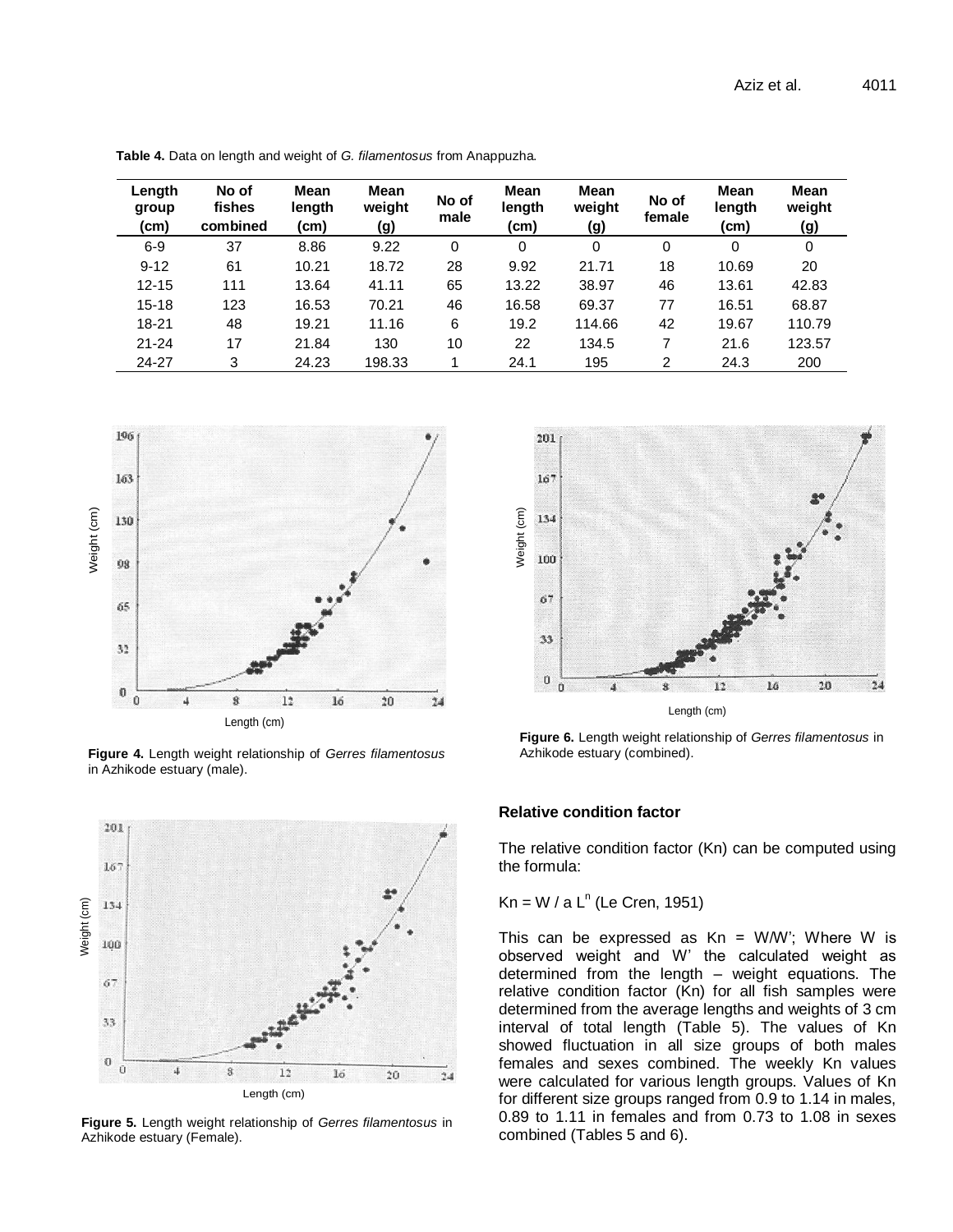| <b>Male</b><br>Length |                             |                               | Female |                             |                               |      | <b>Combined</b>             |                               |      |
|-----------------------|-----------------------------|-------------------------------|--------|-----------------------------|-------------------------------|------|-----------------------------|-------------------------------|------|
| group<br>(cm)         | <b>Observed</b><br>Wt $(g)$ | <b>Calculated</b><br>Wt $(g)$ | Kn     | <b>Observed</b><br>Wt $(g)$ | <b>Calculated</b><br>Wt $(g)$ | Kn   | <b>Observed</b><br>Wt $(g)$ | <b>Calculated</b><br>Wt $(g)$ | Kn   |
| $6 - 9$               | 0                           | 0                             | 0      | 0                           | 0                             | 0    | 9.22                        | 12.63                         | 0.73 |
| $9 - 12$              | 21.71                       | 19.04                         | 1.14   | 20                          | 19.76                         | 1.01 | 18.7                        | 18.54                         | 1.01 |
| $12 - 15$             | 38.92                       | 39.97                         | 0.973  | 42.82                       | 38.61                         | 1.11 | 41.11                       | 40.60                         | 1.01 |
| $15 - 18$             | 69.38                       | 71.72                         | 0.97   | 68.87                       | 65.97                         | 1.04 | 70.21                       | 68.28                         | 1.03 |
| $18 - 21$             | 114.6                       | 104.85                        | 1.09   | 110.79                      | 107.23                        | 1.03 | 11.16                       | 102.53                        | 1.08 |
| $21 - 24$             | 134.5                       | 148.85                        | 0.90   | 123.57                      | 139.01                        | 0.89 | 130                         | 145.08                        | 0.89 |
| $24 - 27$             | 195                         | 188.35                        | 1.04   | 200                         | 192.71                        | 1.04 | 198.3                       | 192.14                        | 1.03 |

**Table 5.** Relative condition factor (Kn) values of *G. filamentosus* from Anappuzha.

**Table 6.** K and Kn values of *G. filamentosus* for different length groups.

|             | <b>Male</b> |      | Female      |      |      | <b>Combined</b> |      |      |
|-------------|-------------|------|-------------|------|------|-----------------|------|------|
| Length (cm) |             | Kn   | Length (cm) | Κ    | Кn   | Length (cm)     | Κ    | Кn   |
| 0           | 0           | 0    | 0           |      |      | 8.286           | 1.62 | 0.73 |
| 9.917       | 2.23        | 1.14 | 10.69       | 1.64 | 1.01 | 10.209          | 1.76 | 1.01 |
| 13.22       | 1.69        | 0.97 | 13.61       | 1.69 | 1.11 | 13.635          | 1.62 | 1.01 |
| 16.58       | 1.52        | 0.97 | 16.514      | 1.53 | 1.04 | 16.529          | 1.55 | 1.03 |
| 19.2        | 1.62        | 1.09 | 19.67       | 1.46 | 1.03 | 19.206          | 1.57 | 1.08 |
| 22          | 1.26        | 0.9  | 21.6        | 1.23 | 0.89 | 21.835          | 1.25 | 0.89 |
| 24.1        | 1.39        | 1.04 | 24.3        | 1.39 | 1.04 | 24.233          | 1.39 | 1.03 |

#### **Morphometric characters**

Morphometric measurements of various parts of the body and their percentage ratio in relation to TL for males and females of 75 fishes (36 males and 39 females) ranging from 7.2 to 22.3 cm, TL are given in Table 7. As may be seen from the tables, fork length, standard length, body depth, pre anal length, pre dorsal, pre pectoral, base of dorsal, base of pelvic, length of pectoral, length of pelvic, length of anal, length of caudal, least width of caudal peduncle, head length, snout length, post orbital length, inter orbital length and gape width are highly correlated with TL and the relationship between body measurements are found to be non linear.

## **DISCUSSION**

Quantification of age and growth is a vital component for understanding the ecology and life history of any fish species (Thomas et al., 2006). Age and growth of fishes can be estimated by indirect methods such as length frequency analysis and rings appearing on the scales. In the present study L∞ was estimated by non seasonal and seasonal growth curves. In non seasonal methods L∞ and K obtained in male, female and sexes combined are equal. In seasonal growth curves L∞ obtained are higher

in males than females (Tables 1, 2 and 3).

In the present study the K value range from 0.25 to 1. Pauly (1984) reported that species having shorter life have high K value and reach their L∞ within one or two years. Similar observations were seen in the study on *P. hamrur*, where K value was 0.69 and their L∞ 360 mm (Yassar et al., 2009). On the other hand, those having flat growth rates have lower K values and take many years to reach their L∞. Most of the fish species have a growth rate, K of between 0.1 and 1.0 per year. With a K of 0.1 per year fish grow 9.5% closer to  $L<sup>\infty</sup>$  each year. With a K of 1 per year, they grow 63% closer to  $L<sup>∞</sup>$  each year. The parameter t zero is the theoretical age (t) at which the fish would have had zero length if growth had followed the VBGF from birth. *G. filamentosus* has moderately low K value and long life span. All three of the mortality estimators available in LFDA are based on nonseasonal von Bertalanffy growth curves, so it cannot be used to estimate mortality for a stock displaying strongly seasonal growth. *G. filamentosus* showed a low mortality rate  $(Z)$  3.702y<sup>-1</sup>. Low mortality rates showed by catfish like *Pylodictis divaris* (Das, 1994).

It is universal that growth of fishes or any other animal increases with the increase in body length. Thus, it can be said that length and growth are interrelated. Length weight relationship is expressed by the cube formula  $W =$  $aL<sup>3</sup>$  by earlier workers (Brody, 1945; Largler, 1952;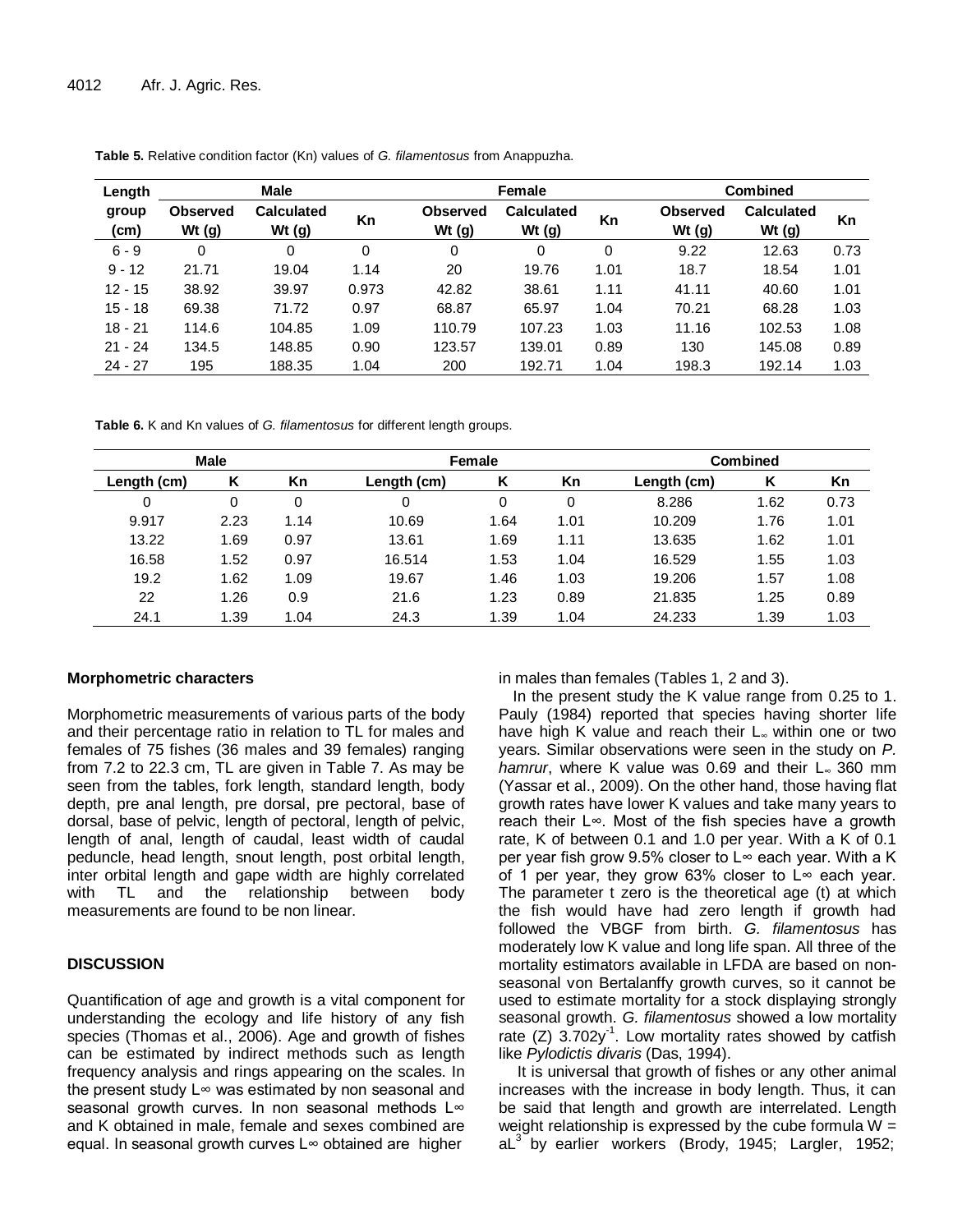| <b>Parameter</b>    | a     | b      | R     | $R^2$ | $Y = bX + a$      |
|---------------------|-------|--------|-------|-------|-------------------|
| Fork length         | 5.488 | 11.880 | 0.924 | 0.854 | 11.880TL + 5.488  |
| Standard length     | 7.173 | 15.527 | 0.870 | 0.756 | 15.527TL + 7.173  |
| Body depth          | 2.556 | 5.534  | 0.916 | 0.839 | $5.534TL + 2.556$ |
| Pre anal length     | 2.631 | 5.695  | 0.710 | 0.505 | $5.695TL + 2.631$ |
| Pre dorsal length   | 1.669 | 3.614  | 0.904 | 0.818 | $3.614TL + 1.669$ |
| Pre pectoral length | 1.227 | 2.657  | 0.941 | 0.885 | $2.657TL + 1.227$ |
| Pre pelvic length   | 1.449 | 3.138  | 0.925 | 0.855 | $3.138TL + 1.449$ |
| Base of dorsal      | 1.948 | 4.218  | 0.949 | 0.901 | $4.218TL + 1.948$ |
| Base of pelvic      | 0.431 | 0.933  | 0.695 | 0.484 | $0.933TL + 0.431$ |
| Length of dorsal    | 2.606 | 5.642  | 0.943 | 0.888 | $5.642TL + 2.606$ |
| Length of pectoral  | 2.030 | 4.395  | 0.871 | 0.758 | $4.395TL + 2.030$ |
| Length of pelvic    | 1.533 | 3.378  | 0.914 | 0.836 | $3.378TL + 1.533$ |
| Length of anal      | 1.732 | 3.750  | 0.761 | 0.580 | $3.750TL + 1.732$ |
| Pre orbital length  | 0.789 | 1.707  | 0.700 | 0.490 | $0.789TL + 0.789$ |
| Inter orbital width | 0.520 | 1.126  | 0.710 | 0.505 | 1.126TL+ 0.520    |

**Table 7.** Regression values for various morphometric characteristics as function of total length.

Brown, 1957). In the present study the value of 'b' in *G. filamentosus* was found to range between 2.5860 to 2.7316. The highest 'b' value was arrived in females followed by males. The exponential value of 2.7227 implies that the female gain weight at a faster rate in relation to the length than male (2.5868). Le Cren (1951) reported that females are heavier than the males of the same length probably because of the difference in fatness and gonadal development. All the earlier reports (Hile, 1936; Tesch, 1968; Narejo et al., 2000) are in compliance with the present findings on the lengthweight relationship in *G. filamentosus* in which the 'b' values were very close to the isometric value of 3. This indicated that *G. filamentosus* in the present study showed an isometric growth.

In the present study, sex - wise analysis of Kn values in males (1.14) was higher than that of females (0.927) (Tables 2 and 3 and Figure 4). In sexes combined, the mean value was 1.03. According to Le Cren (1951), Kn values greater than 1 indicates good general condition of the fish whereas values less than 1 denotes the reverse condition. High Kn values were recorded in *Labeo rohita*  (1.0129) and *Catla catla* (0.9967) by Pandey and Sharma (1998) from Uttar pradesh. In the present study also males showed the highest value (1.14) when compared to females. This indicates that males are in better condition when compared to females. The values of K showed significant fluctuation in both males and females which may be due to difference in the weight of food contents in the stomach. This result supports the results of Kader and Rahman (1978); Umesh et al. (1996) and Das et al. (1997). In males, Kn values remained high in size group up to 9 to 12 cm and then gradually declined by 12 – 15 and 15 – 18 values showing major fluctuations which may be due to several factors like spawning activity, feeding condition, maturation cycle and several other unknown factors of the species. In females Kn value remained almost equal in size group up to 12 to 15 cm followed by 15 to 18 cm indicating attainment of maturity in this size group.

Thus from the study, it is observed that, the body parameters grew symmetrically when observed in different length groups. Similar observations were reported in *Mahseer* spp by Mann (1976), Talwar and Jhingran (1992) and Muhammad et al. (2002). The morphometric measurements were found to be linear and there is no significant difference observed between the two sexes. From the regression results of morphometric characters, the coefficient of determination  $(r^2)$  was noted to varying strength relationships between the total length against other measurements. As such the relative growth of the morphometric characters in relation to the total length was noted to be the least in the base of pelvic  $(b=$  $0.933$ ) and the highest in the standard length ( $b= 15.527$ ). Thus from the present investigation on age and growth of *G. filamentosus* indicated that the wellbeing of the species studied were good and showed a long life span.

#### **ACKNOWLEDGMENT**

We are thankful to the Head, Department of Marine Biology, Microbiology and Biochemistry, Cochin University of Science and Technology, Fine Arts Avenue, Cochin, Kerala, India for the facilities for undertaking this work.